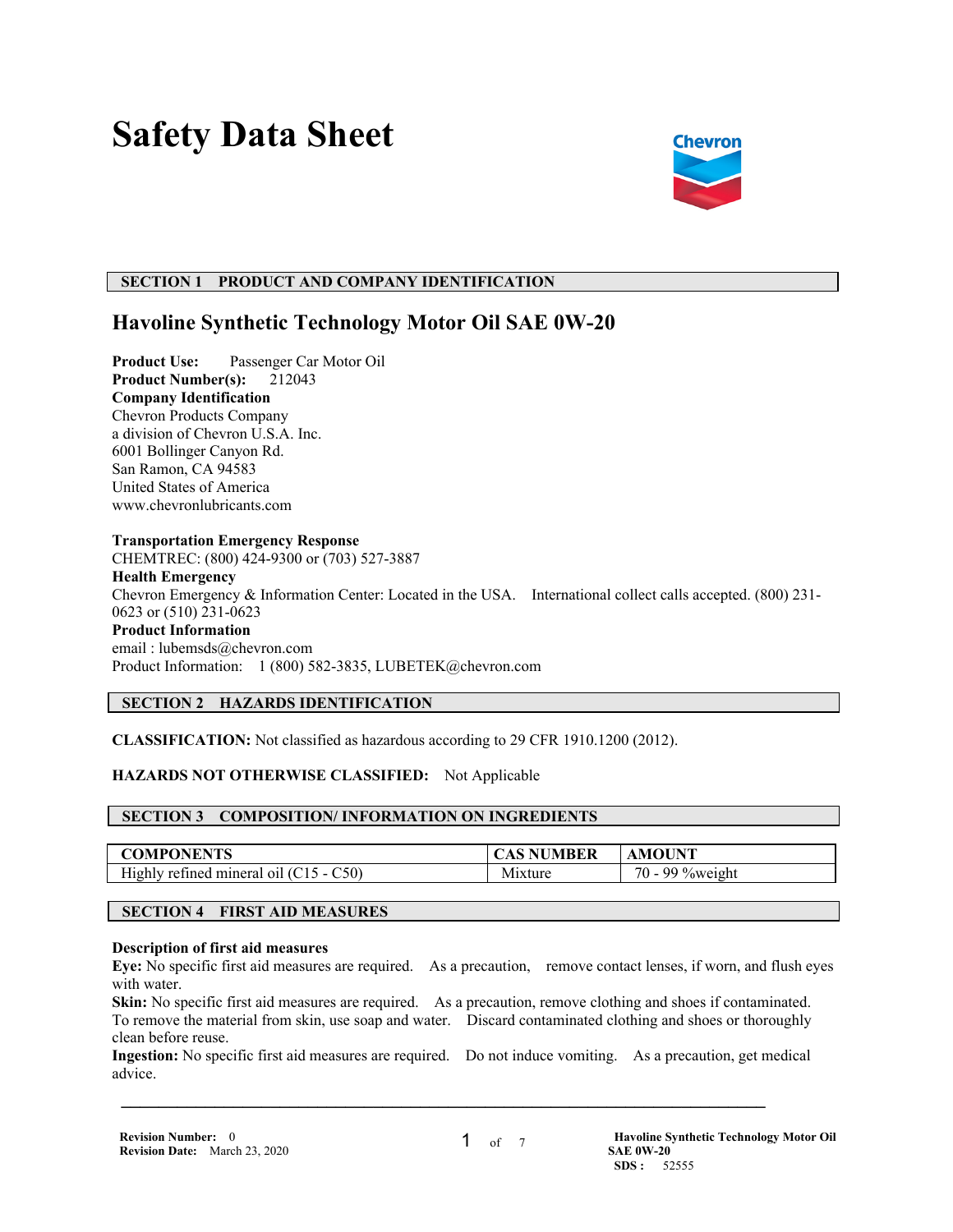**Inhalation:** No specific first aid measures are required. If exposed to excessive levels of material in the air, move the exposed person to fresh air. Get medical attention if coughing or respiratory discomfort occurs.

#### **Most important symptoms and effects, both acute and delayed IMMEDIATE HEALTH EFFECTS**

**Eye:** Not expected to cause prolonged or significant eye irritation.

**Skin:** Contact with the skin is not expected to cause prolonged or significant irritation. Contact with the skin is not expected to cause an allergic skin response. Not expected to be harmful to internal organs if absorbed through the skin.

**Ingestion:** Not expected to be harmful if swallowed.

**Inhalation:** Not expected to be harmful if inhaled. Contains a petroleum-based mineral oil. May cause respiratory irritation or other pulmonary effects following prolonged or repeated inhalation of oil mist at airborne levels above the recommended mineral oil mist exposure limit. Symptoms of respiratory irritation may include coughing and difficulty breathing.

## **DELAYED OR OTHER HEALTH EFFECTS:** Not classified

**Indication of any immediate medical attention and special treatment needed** Not Applicable

## **SECTION 5 FIRE FIGHTING MEASURES**

**EXTINGUISHING MEDIA:** Use water fog, foam, dry chemical or carbon dioxide (CO2) to extinguish flames.

## **PROTECTION OF FIRE FIGHTERS:**

**Fire Fighting Instructions:** This material will burn although it is not easily ignited. See Section 7 for proper handling and storage. For fires involving this material, do not enter any enclosed or confined fire space without proper protective equipment, including self-contained breathing apparatus.

**Combustion Products:** Highly dependent on combustion conditions. A complex mixture of airborne solids, liquids, and gases including carbon monoxide, carbon dioxide, and unidentified organic compounds will be evolved when this material undergoes combustion. Combustion may form oxides of: Nitrogen.

## **SECTION 6 ACCIDENTAL RELEASE MEASURES**

**Protective Measures:** Eliminate all sources of ignition in vicinity of spilled material.

**Spill Management:** Stop the source of the release if you can do it without risk. Contain release to prevent further contamination of soil, surface water or groundwater. Clean up spill as soon as possible, observing precautions in Exposure Controls/Personal Protection. Use appropriate techniques such as applying noncombustible absorbent materials or pumping. Where feasible and appropriate, remove contaminated soil. Place contaminated materials in disposable containers and dispose of in a manner consistent with applicable regulations. **Reporting:** Report spills to local authorities and/or the U.S. Coast Guard's National Response Center at (800) 424- 8802 as appropriate or required.

## **SECTION 7 HANDLING AND STORAGE**

**General Handling Information:** Avoid contaminating soil or releasing this material into sewage and drainage systems and bodies of water.

**Precautionary Measures:** Keep out of the reach of children.

**Static Hazard:** Electrostatic charge may accumulate and create a hazardous condition when handling this material. To minimize this hazard, bonding and grounding may be necessary but may not, by themselves, be sufficient. Review all operations which have the potential of generating and accumulating an electrostatic charge and/or a flammable atmosphere (including tank and container filling, splash filling, tank cleaning, sampling, gauging, switch loading, filtering, mixing, agitation, and vacuum truck operations) and use appropriate mitigating procedures. **Container Warnings:** Container is not designed to contain pressure. Do not use pressure to empty container or it may rupture with explosive force. Empty containers retain product residue (solid, liquid, and/or vapor) and can be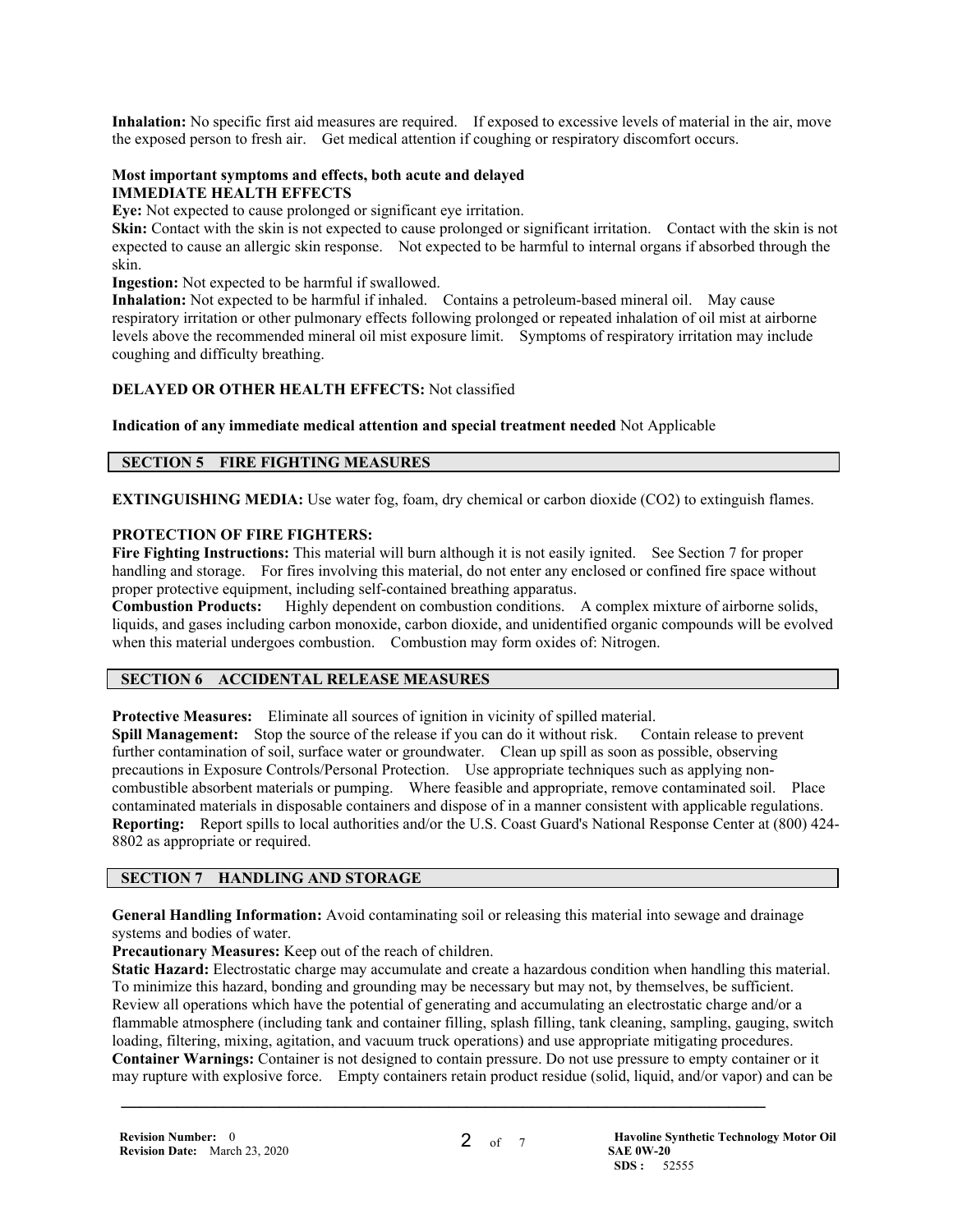dangerous. Do not pressurize, cut, weld, braze, solder, drill, grind, or expose such containers to heat, flame, sparks, static electricity, or other sources of ignition. They may explode and cause injury or death. Empty containers should be completely drained, properly closed, and promptly returned to a drum reconditioner or disposed of properly.

## **SECTION 8 EXPOSURE CONTROLS/PERSONAL PROTECTION**

## **GENERAL CONSIDERATIONS:**

Consider the potential hazards of this material (see Section 2), applicable exposure limits, job activities, and other substances in the work place when designing engineering controls and selecting personal protective equipment. If engineering controls or work practices are not adequate to prevent exposure to harmful levels of this material, the personal protective equipment listed below is recommended. The user should read and understand all instructions and limitations supplied with the equipment since protection is usually provided for a limited time or under certain circumstances.

## **ENGINEERING CONTROLS:**

Use in a well-ventilated area.

## **PERSONAL PROTECTIVE EQUIPMENT**

**Eye/Face Protection:** No special eye protection is normally required. Where splashing is possible, wear safety glasses with side shields as a good safety practice.

**Skin Protection:** No special protective clothing is normally required. Where splashing is possible, select protective clothing depending on operations conducted, physical requirements and other substances in the workplace. Suggested materials for protective gloves include: 4H (PE/EVAL), Nitrile Rubber, Silver Shield, Viton.

**Respiratory Protection:** No respiratory protection is normally required.

If user operations generate an oil mist, determine if airborne concentrations are below the occupational exposure limit for mineral oil mist. If not, wear an approved respirator that provides adequate protection from the measured concentrations of this material. For air-purifying respirators use a particulate cartridge.

Use a positive pressure air-supplying respirator in circumstances where air-purifying respirators may not provide adequate protection.

| Ottubativnai Exposure Emmis.                |              |       |                  |                   |         |                 |
|---------------------------------------------|--------------|-------|------------------|-------------------|---------|-----------------|
| <b>Component</b>                            | Agency       | Form  | <b>TWA</b>       | <b>STEL</b>       | Ceiling | <b>Notation</b> |
| Highly refined mineral oil<br>$(C15 - C50)$ | <b>ACGIH</b> | $- -$ | $5 \text{ mg/m}$ | $10 \text{ mg/m}$ | $- -$   | $- -$           |
| Highly refined mineral oil<br>$(C15 - C50)$ | OSHA Z-1     | $- -$ | $5 \text{ mg/m}$ | $-$               | $- -$   | $- -$           |

## **Occupational Exposure Limits:**

Consult local authorities for appropriate values.

## **SECTION 9 PHYSICAL AND CHEMICAL PROPERTIES**

## **Attention: the data below are typical values and do not constitute a specification.**

**Color:** Light to Brown **Physical State:** Liquid **Odor:** Petroleum odor **Odor Threshold:** No data available **pH:** Not Applicable **Vapor Pressure:** No data available **Vapor Density (Air = 1):** No data available **Initial Boiling Point:** No data available **Solubility:** Soluble in hydrocarbons; insoluble in water **Freezing Point:** Not Applicable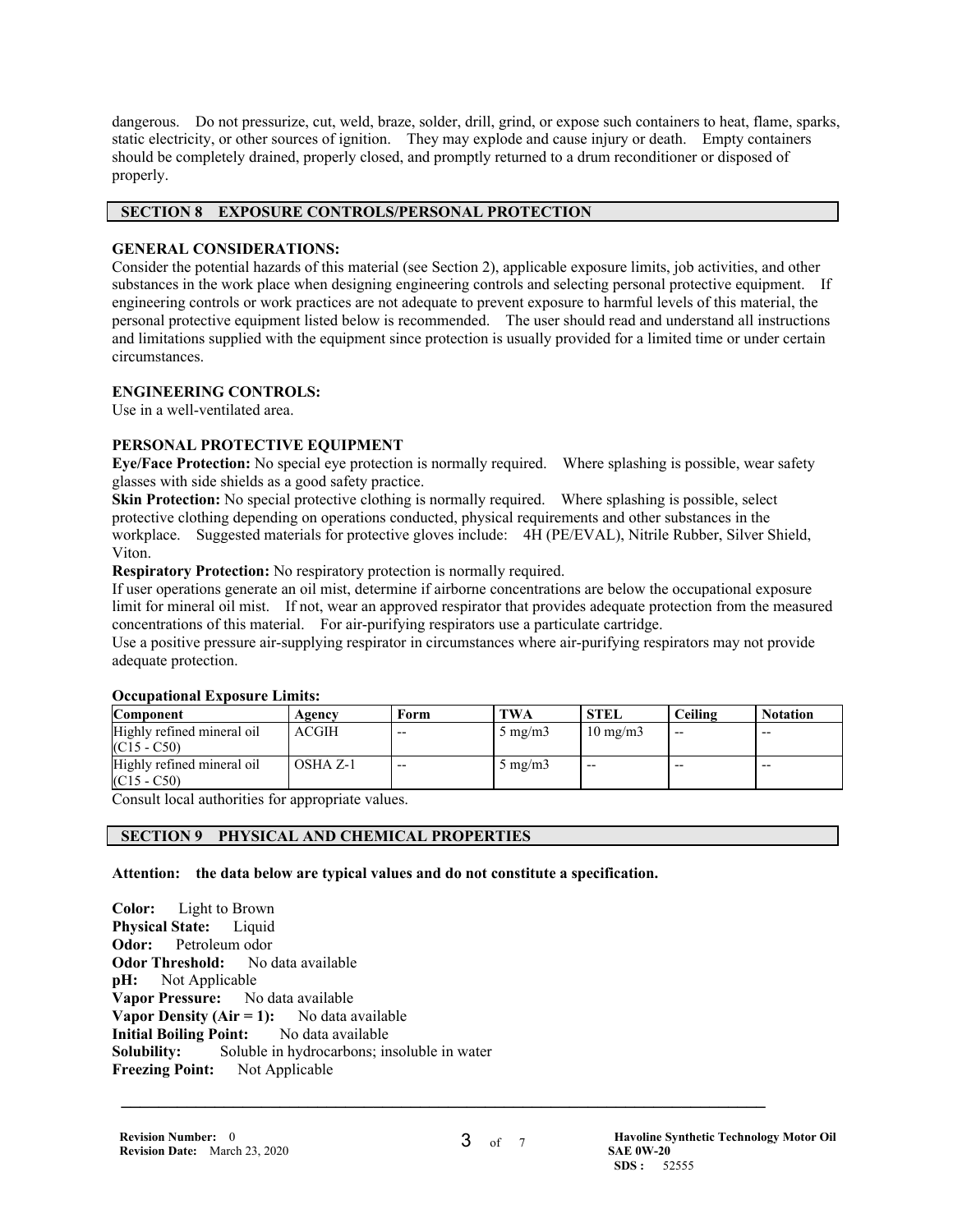**Melting Point:** No data available **Density:** 0.8437 kg/l @ 15°C (59°F) (Typical) **Viscosity:** 8 mm2/s @ 100°C (212°F) (Typical) **Coefficient of Therm. Expansion / °F:** No data available **Evaporation Rate:** No data available **Decomposition temperature:** No data available **Octanol/Water Partition Coefficient:** No data available

**FLAMMABLE PROPERTIES: Flammability (solid, gas):** Not Applicable

**Flashpoint:** (Cleveland Open Cup) 200 °C (392 °F) (Minimum) **Autoignition:** No data available **Flammability (Explosive) Limits (% by volume in air):** Lower: No data available Upper: No data available

#### **SECTION 10 STABILITY AND REACTIVITY**

**Reactivity:** May react with strong acids or strong oxidizing agents, such as chlorates, nitrates, peroxides, etc. **Chemical Stability:** This material is considered stable under normal ambient and anticipated storage and handling conditions of temperature and pressure. **Incompatibility With Other Materials:** Not applicable **Hazardous Decomposition Products:** None known (None expected) **Hazardous Polymerization:** Hazardous polymerization will not occur.

## **SECTION 11 TOXICOLOGICAL INFORMATION**

#### **Information on toxicological effects**

**Serious Eye Damage/Irritation:** The eye irritation hazard is based on evaluation of data for product components.

**Skin Corrosion/Irritation:** The skin irritation hazard is based on evaluation of data for product components.

**Skin Sensitization:** The skin sensitization hazard is based on evaluation of data for product components.

**Acute Dermal Toxicity:** The acute dermal toxicity hazard is based on evaluation of data for product components.

**Acute Oral Toxicity:** The acute oral toxicity hazard is based on evaluation of data for product components.

**Acute Inhalation Toxicity:** The acute inhalation toxicity hazard is based on evaluation of data for product components.

**Acute Toxicity Estimate:** Not Determined

**Germ Cell Mutagenicity:** The hazard evaluation is based on data for components or a similar material.

**Carcinogenicity:** The hazard evaluation is based on data for components or a similar material.

**Reproductive Toxicity:** The hazard evaluation is based on data for components or a similar material.

**Specific Target Organ Toxicity - Single Exposure:** The hazard evaluation is based on data for components or a similar material.

**Specific Target Organ Toxicity - Repeated Exposure:** The hazard evaluation is based on data for components or a similar material.

#### **ADDITIONAL TOXICOLOGY INFORMATION:**

During use in engines, contamination of oil with low levels of cancer-causing combustion products occurs. Used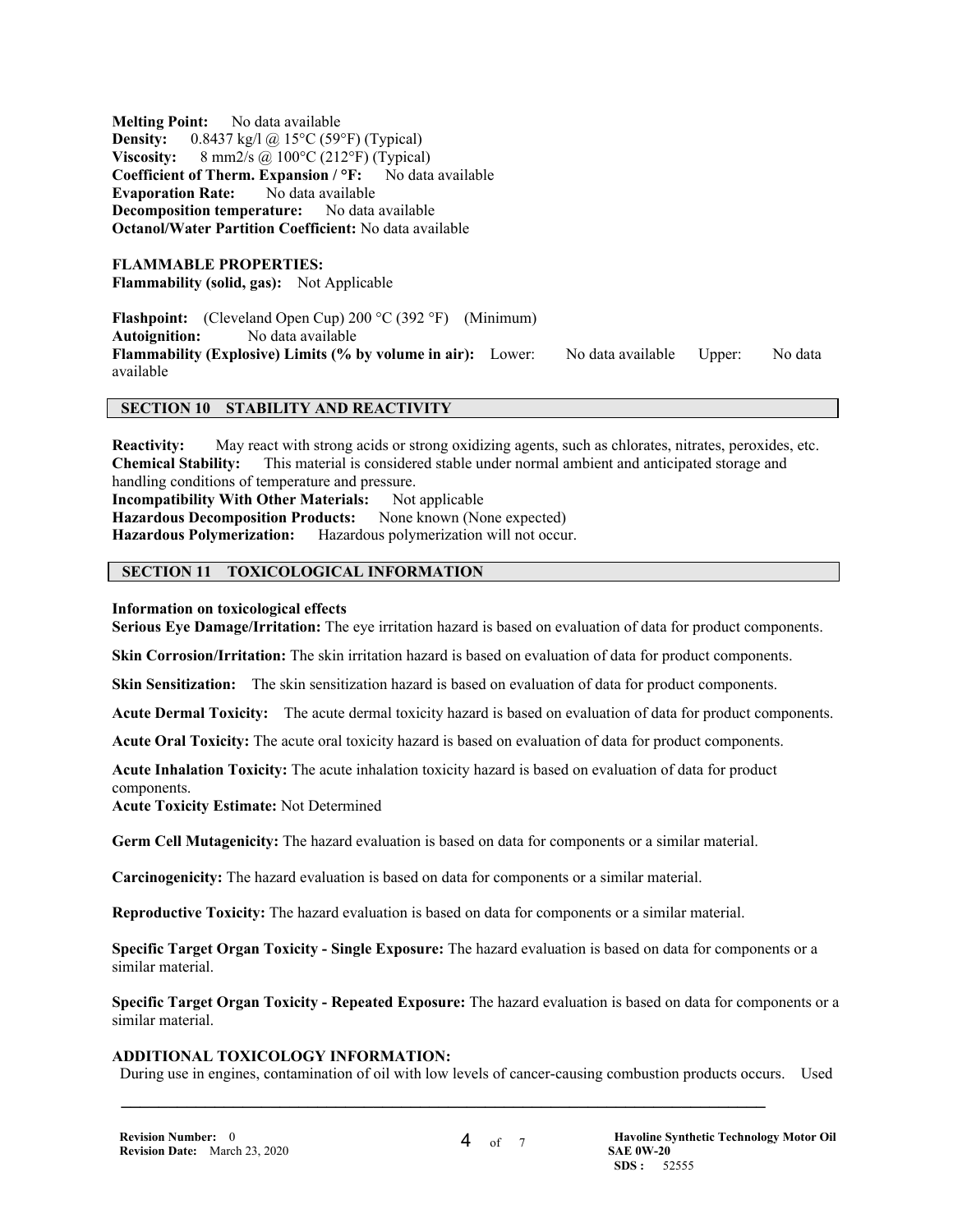motor oils have been shown to cause skin cancer in mice following repeated application and continuous exposure. Brief or intermittent skin contact with used motor oil is not expected to have serious effects in humans if the oil is thoroughly removed by washing with soap and water.

 This product contains petroleum base oils which may be refined by various processes including severe solvent extraction, severe hydrocracking, or severe hydrotreating. None of the oils requires a cancer warning under the OSHA Hazard Communication Standard (29 CFR 1910.1200). These oils have not been listed in the National Toxicology Program (NTP) Annual Report nor have they been classified by the International Agency for Research on Cancer (IARC) as; carcinogenic to humans (Group 1), probably carcinogenic to humans (Group 2A), or possibly carcinogenic to humans (Group 2B).

 These oils have not been classified by the American Conference of Governmental Industrial Hygienists (ACGIH) as: confirmed human carcinogen (A1), suspected human carcinogen (A2), or confirmed animal carcinogen with unknown relevance to humans (A3).

## **SECTION 12 ECOLOGICAL INFORMATION**

## **ECOTOXICITY**

This material is not expected to be harmful to aquatic organisms. The product has not been tested. The statement has been derived from the properties of the individual components.

## **MOBILITY**

No data available.

## **PERSISTENCE AND DEGRADABILITY**

This material is not expected to be readily biodegradable. The biodegradability of this material is based on an evaluation of data for the components or a similar material.

The product has not been tested. The statement has been derived from the properties of the individual components.

## **POTENTIAL TO BIOACCUMULATE**

Bioconcentration Factor: No data available. Octanol/Water Partition Coefficient: No data available

## **SECTION 13 DISPOSAL CONSIDERATIONS**

Use material for its intended purpose or recycle if possible. Oil collection services are available for used oil recycling or disposal. Place contaminated materials in containers and dispose of in a manner consistent with applicable regulations. Contact your sales representative or local environmental or health authorities for approved disposal or recycling methods.

## **SECTION 14 TRANSPORT INFORMATION**

The description shown may not apply to all shipping situations. Consult 49CFR, or appropriate Dangerous Goods Regulations, for additional description requirements (e.g., technical name) and mode-specific or quantity-specific shipping requirements.

**DOT Shipping Description:** NOT REGULATED AS HAZARDOUS MATERIAL UNDER 49 CFR

**IMO/IMDG Shipping Description:** NOT REGULATED AS DANGEROUS GOODS FOR TRANSPORT UNDER THE IMDG CODE

**ICAO/IATA Shipping Description:** NOT REGULATED AS DANGEROUS GOODS FOR TRANSPORT UNDER ICAO

 $\mathcal{L} = \{ \mathcal{L} \mathcal{L} \mathcal{L} \mathcal{L} \mathcal{L} \mathcal{L} \mathcal{L} \mathcal{L} \mathcal{L} \mathcal{L} \mathcal{L} \mathcal{L} \mathcal{L} \mathcal{L} \mathcal{L} \mathcal{L} \mathcal{L} \mathcal{L} \mathcal{L} \mathcal{L} \mathcal{L} \mathcal{L} \mathcal{L} \mathcal{L} \mathcal{L} \mathcal{L} \mathcal{L} \mathcal{L} \mathcal{L} \mathcal{L} \mathcal{L} \mathcal{L} \mathcal{L} \mathcal{L} \mathcal{L} \$ 

## **Transport in bulk according to Annex II of MARPOL 73/78 and the IBC code:**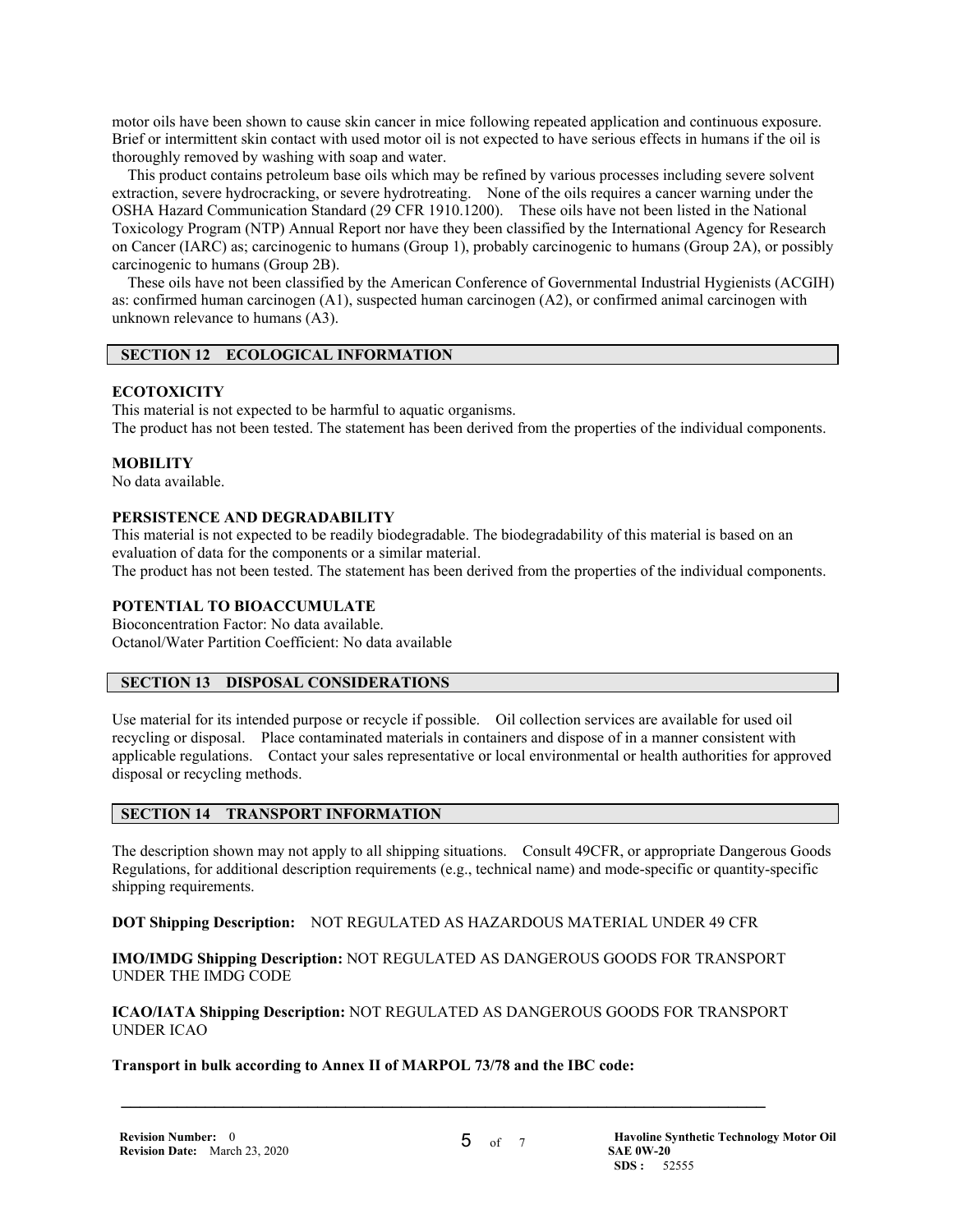Not applicable

#### **SECTION 15 REGULATORY INFORMATION**

#### **EPCRA 311/312 CATEGORIES:** Not applicable

#### **REGULATORY LISTS SEARCHED:**

| $01$ -1=IARC Group 1  | $03 = EPCRA$ 313     |
|-----------------------|----------------------|
| 01-2A=IARC Group 2A   | 04=CA Proposition 65 |
| $01-2B=IARC$ Group 2B | 05=MA RTK            |
| 02=NTP Carcinogen     | $06 = NJ RTK$        |
|                       | $07 = PA$ RTK        |

No components of this material were found on the regulatory lists above.

#### **CHEMICAL INVENTORIES:**

All components comply with the following chemical inventory requirements: AICS (Australia), DSL (Canada), ENCS (Japan), KECI (Korea), NZIoC (New Zealand), PICCS (Philippines), TCSI (Taiwan), TSCA (United States).

One or more components is listed on ELINCS (European Union). All other components are listed or exempted from listing on EINECS.

#### **NEW JERSEY RTK CLASSIFICATION:**

Under the New Jersey Right-to-Know Act L. 1983 Chapter 315 N.J.S.A. 34:5A-1 et. seq., the product is to be identified as follows: PETROLEUM OIL (Motor oil)

#### **SECTION 16 OTHER INFORMATION**

**NFPA RATINGS:** Health: 0 Flammability: 1 Reactivity: 0

**HMIS RATINGS:** Health: 0 Flammability: 1 Reactivity: 0 (0-Least, 1-Slight, 2-Moderate, 3-High, 4-Extreme, PPE:- Personal Protection Equipment Index recommendation, \*- Chronic Effect Indicator). These values are obtained using the guidelines or published evaluations prepared by the National Fire Protection Association (NFPA) or the National Paint and Coating Association (for HMIS ratings).

**REVISION STATEMENT:** This is a new Safety Data Sheet. No revision information

**Revision Date:** March 23, 2020

## **ABBREVIATIONS THAT MAY HAVE BEEN USED IN THIS DOCUMENT:**

| <b>TLV</b><br>Threshold Limit Value                   | TWA                                     | Time Weighted Average                      |
|-------------------------------------------------------|-----------------------------------------|--------------------------------------------|
| <b>STEL</b><br>Short-term Exposure Limit              | PEL<br>٠                                | Permissible Exposure Limit                 |
| Globally Harmonized System<br><b>GHS</b>              | CAS<br>$\overline{\phantom{a}}$         | Chemical Abstract Service Number           |
| American Conference of Governmental<br><b>ACGIH</b>   | <b>IMO/IMDG</b>                         | International Maritime Dangerous           |
| <b>Industrial Hygienists</b>                          | Goods Code                              |                                            |
| American Petroleum Institute<br>API                   | <b>SDS</b><br>$\overline{\phantom{a}}$  | Safety Data Sheet                          |
|                                                       |                                         |                                            |
| <b>HMIS</b><br>Hazardous Materials Information System | <b>NFPA</b><br>$\overline{\phantom{0}}$ | National Fire Protection Association (USA) |
| Department of Transportation (USA)<br><b>DOT</b><br>- | <b>NTP</b><br>$\overline{a}$            | National Toxicology Program (USA)          |
| <b>IARC</b><br>International Agency for Research on   | <b>OSHA</b>                             | Occupational Safety and                    |
| Cancer                                                | Administration                          | Health                                     |
| <b>NCEL</b><br>New Chemical Exposure Limit            | EPA<br>$\overline{\phantom{a}}$         | <b>Environmental Protection Agency</b>     |